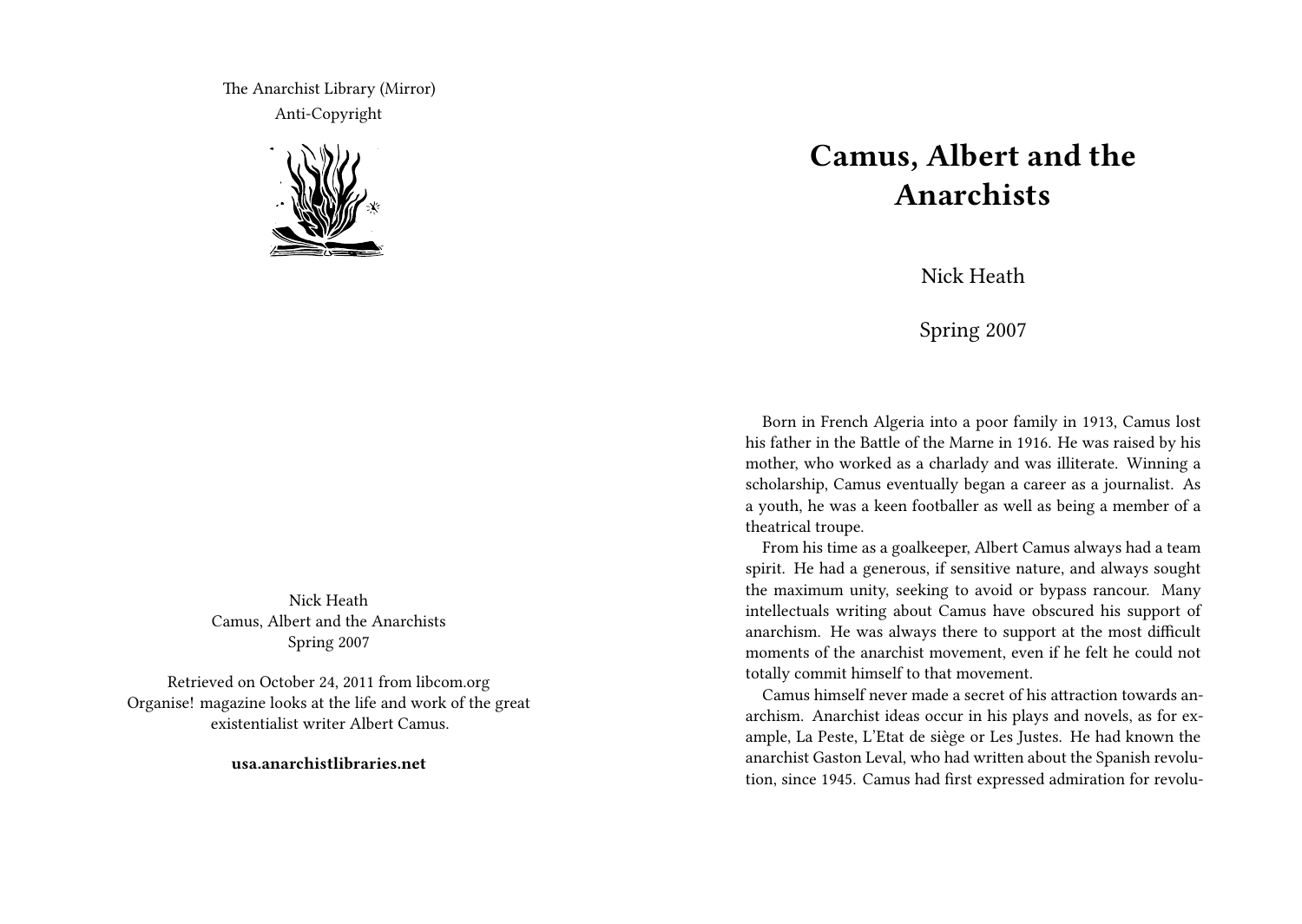tionary syndicalists and anarchists, conscientious objectors and all manner of rebels as early as 1938 whilst working as a journalist on the paper *L'Alger Republicaine*, according to his friend Pascal Pia.

The anarchist Andre Prudhommeaux first introduced him at a meeting in 1948 of the Cercle des Etudiants Anarchistes (Anarchist Student Circle) as a sympathiser who was familiar with anarchist thought.

Camus also supported the Groupes de Liaison Internationale which sought to give aid to opponents of fascism and Stalinism. and which refused to take the side of American capitalism. These groups had been set up in 1947–48, and intended to give material support to victims of authoritarian regimes as well as exchanging information. Supporters included the Russian anarchist Nicolas Lazarevitch, exiled in France, as well as many supporters of the revolutionary syndicalist paper *La Révolution Proletarienne*. Camus remained a friend and financial supporter of RP until his death.

Albert Camus's book *L'Homme Révolte* (translated into English as *The Rebel*), published in 1951, marked a clear break between him and the Communist Party left. It was met with hostility by those who were members of The Communist Party or were fellow travelers. Its message was understood by anarchists and revolutionary syndicalists in France and Spain, however, for it openly mentions revolutionary syndicalism and anarchism and makes a clear distinction between authoritarian and libertarian socialism. The main theme is how to have a revolution without the use of terror and the employment of "Caesarist" methods. So Camus deals with Bakunin and Nechaev among others. "The Commune against the State, concrete society against absolutist society, liberty against rational tyranny, altruistic individualism finally against the colonisation of the masses…"

He ends with a call for the resurrection of anarchism. Authoritarian thought, thanks to three wars and the physical destruction of an elite of rebels, had submerged this libertarian tradition. But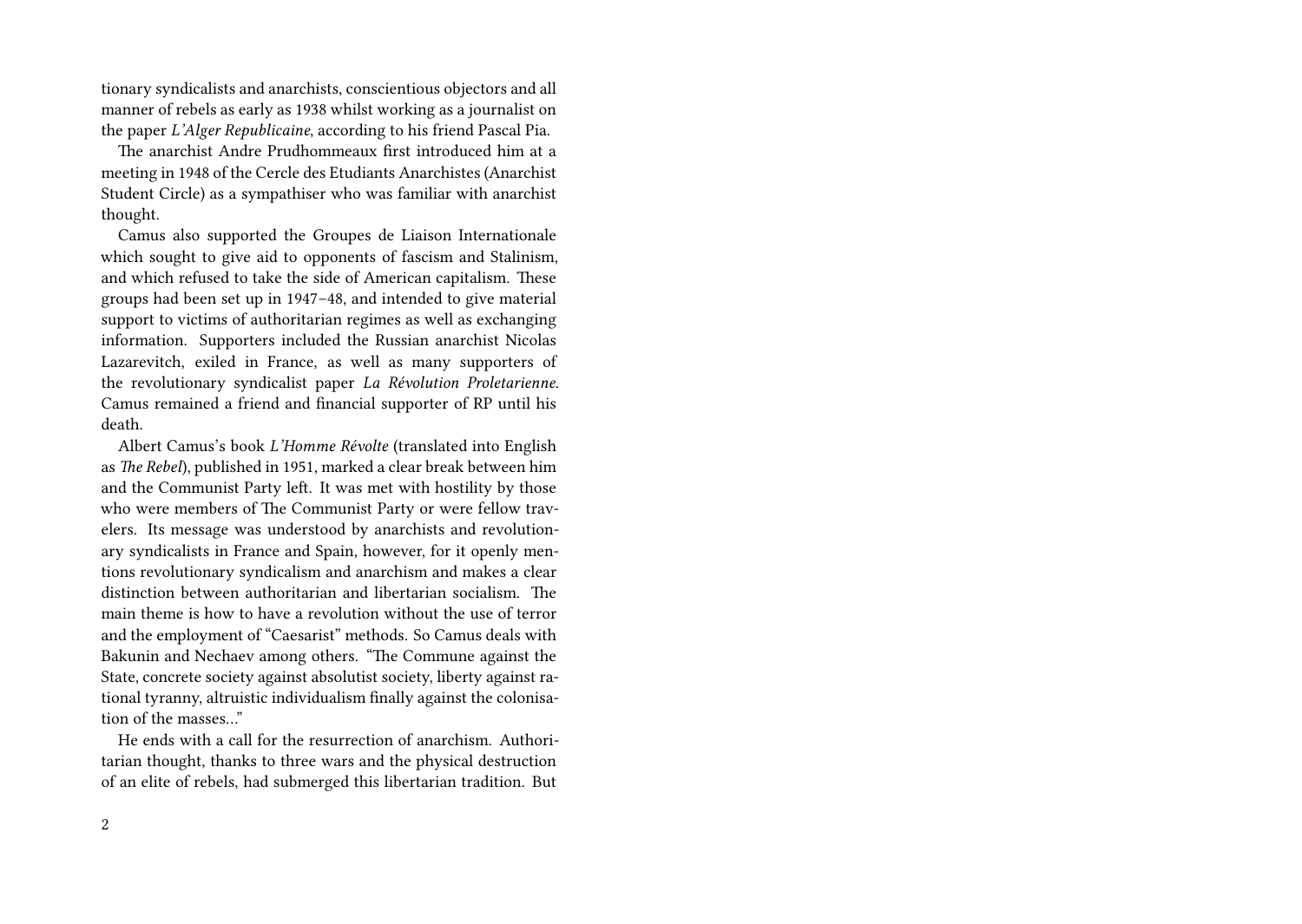Camus often used his fame or notoriety to intervene in the press to stop the persecution of anarchist militants or to alert public opinion. In the final year of his life Camus settled in the Provence village of Lourmarin. Here he made the acquaintance of Franck Creac'h. A Breton, born in Paris, self-taught, and a convinced anarchist, he had come to the village during the war to "demobilise" himself. Camus employed him as his gardener and had the benefit of being able to have conversations with someone on the same wavelength. One of the last campaigns Camus was involved in was that of the anarchist Louis Lecoin who fought for the status of conscientious objectors in 1958. Camus was never to see the outcome to this campaign, as he died in a car crash on 1960, at the age of forty-six.

it was a poor victory, and a provisional one, and the struggle still continues.

Gaston Leval responded in a series of articles to the book. His tone was friendly, and he avoided harsh polemic, but he brought Camus to book on what he regarded as a caricature of Bakunin. Camus replied in the pages of *Le Libertaire*, the paper of the Fédération Anarchiste (circulation of this paper was running at 100,000 a week in this period). He protested that he had acted in good faith, and would make a correction in one of the passages criticised by Leval in future editions.

The general secretary of the Fédération Anarchiste, Georges Fontenis, also reviewed Camus's book in *Le Libertaire*. To the title question "Is the revolt of Camus the same as ours?", Fontenis replied that it was. However he faulted him for not giving due space to the revolutions in the Ukraine and Spain, and for portraying Bakunin as a hardened Nihilist and not giving credit to his specific anarchist positions. He ended by admitting that the book contained some admirable pages. A review by Jean Vita the following week in *Le Libertaire* was warmer and more positive.

These measured criticisms from the anarchists were in contrast to those from the fellow travellers of the Communist Party, like Sartre and the group around the magazine *Les Temps Moderne*. This marked the beginning of Camus's break with that other great exponent of existentialism. The criticisms of this group were savage, in particular that of Francis Jeanson. Camus replied that Jeanson's review was orthodox Marxist, and that he had passed over all references to anarchism and syndicalism. "The First International, the Bakuninist movement, still living among the masses of the Spanish and French CNT, are ignored", wrote Camus. For his pains, Camus was "excommunicated" by Jeanson from the ranks of the existentialists. These methods disheartened Camus. He also received stern criticism from the Surrealists for the artistic conceptions within the book. It looked like the anarchist movement were Camus's best supporters.